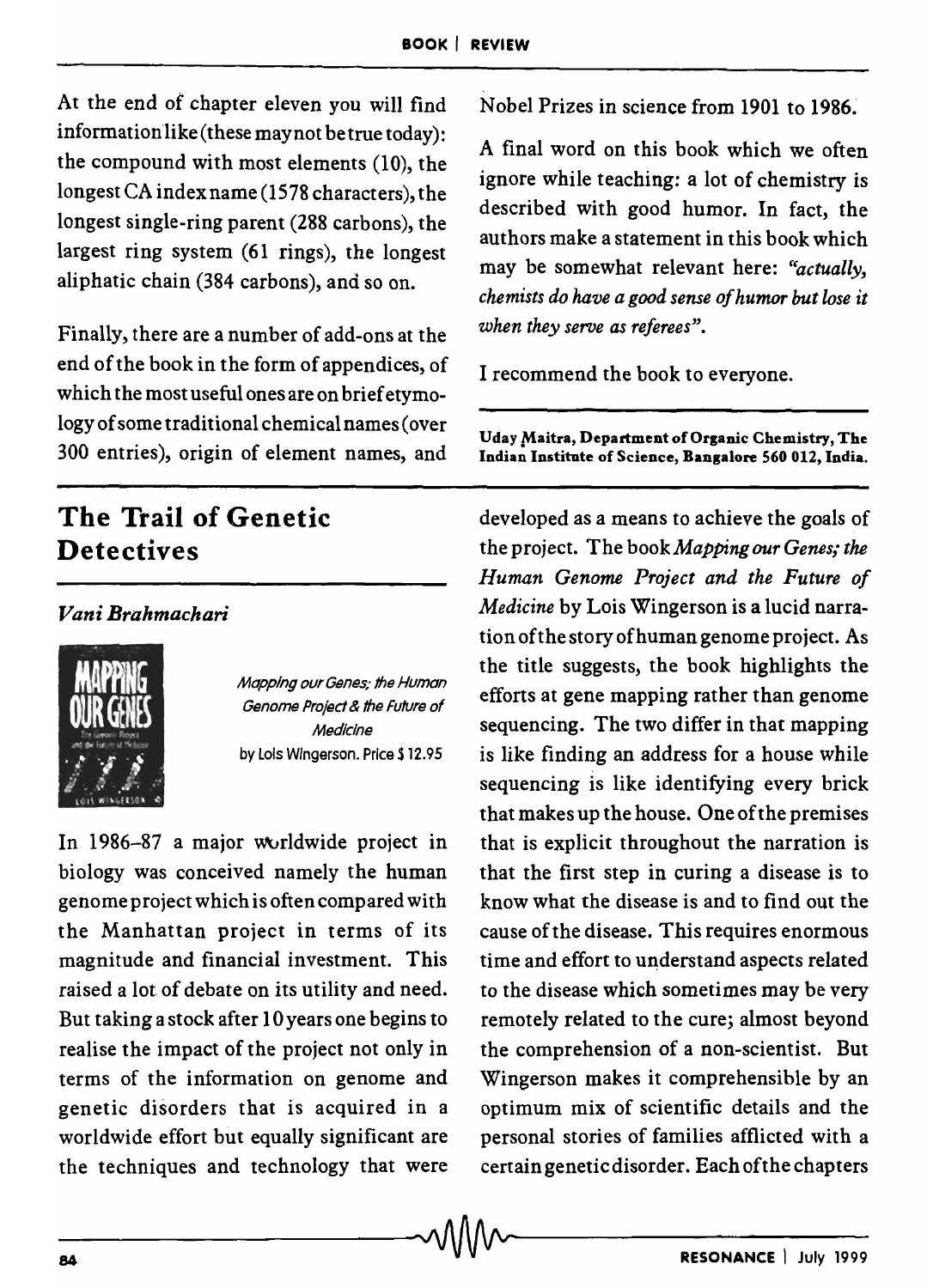discusses one genetic disorder, and the progress being made in mapping, the approaches taken and then is left at a point that was current for the time of publication (1990). But the writing is not in the order I have just listed but is built impressively around an individual, his/her family and their interaction with geneticists and clinicians. This engaging style brings it close to a novel in style that would appeal to a large readership. For instance Betty LeBlanc's son Darren is suffering from Freidreich's ataxia, slowly Betty realises that three of her six children have the disease. While the name does not mean much to the family it gives an assurance to Darren that it is not that he is clumsy by choice but he has a reason for it. What is remarkably presented is Betty's efforts at tracing her own and her husband's genealogy triggered by a question asked by almost every clinician whom she consults, are you and your husband related? It was an inevitable query as Freidreich's ataxia is a recessive disorder; for a child to be affected both of his/ her parents should carry a copy of the defective gene (see Know your Chromosomes, *Resonance,* Vol. 1, March 1996). This whole story of Betty's kindred, strikes as a robust example of what education can mean to a society. The detailed account of the efforts of clinicians and scientists starting from sample collection to analysis makes it difficult not to admire their tenacity and perseverance however self-centred the punchline could be for the investigating scientist. As the author mentions in the preface to the book the information was gathered not only from books

but by personal interviews and from conferences and meetings that the author attended. This authentic information has been deftly combined with a novelists' narrative style thus making it almost gripping like a detective story.

It is said that many a time the scientists forget the men, women and children behind the cells, the DNA and protein that they handle. There are occasions that lack sensitivity in an over enthusiasm to prove one's contentions specially in research related to human subjects. This aspect has been well illustrated in the book, in the discussion on Tourette's syndrome, a condition where the patient has involuntary tics and twitches. A mistaken association of this condition with socially unfavourable traits such as alcoholism, drugaddiction and aggressiveness had been concluded based on disputed methods of study. While debating the validity of these results one group of scientists point to lack of sensitivity of scientists in attaching a label of psychosis and antisocial traits to individuals already suffering from a genetic tragedy.

The existence of a slightly different but equally unacceptable attitude is brought out in the discussion of the role of Amish community in genetic research. As the author points out, a sociologist's approach ofwinning the confidence of the people helped the geneticists at largeto collect some information that would have been impossi ble for someone who went with a clipboard knocking at the door and ticking a questionnaire. It is through the efforts of this sociologist turned geneticist